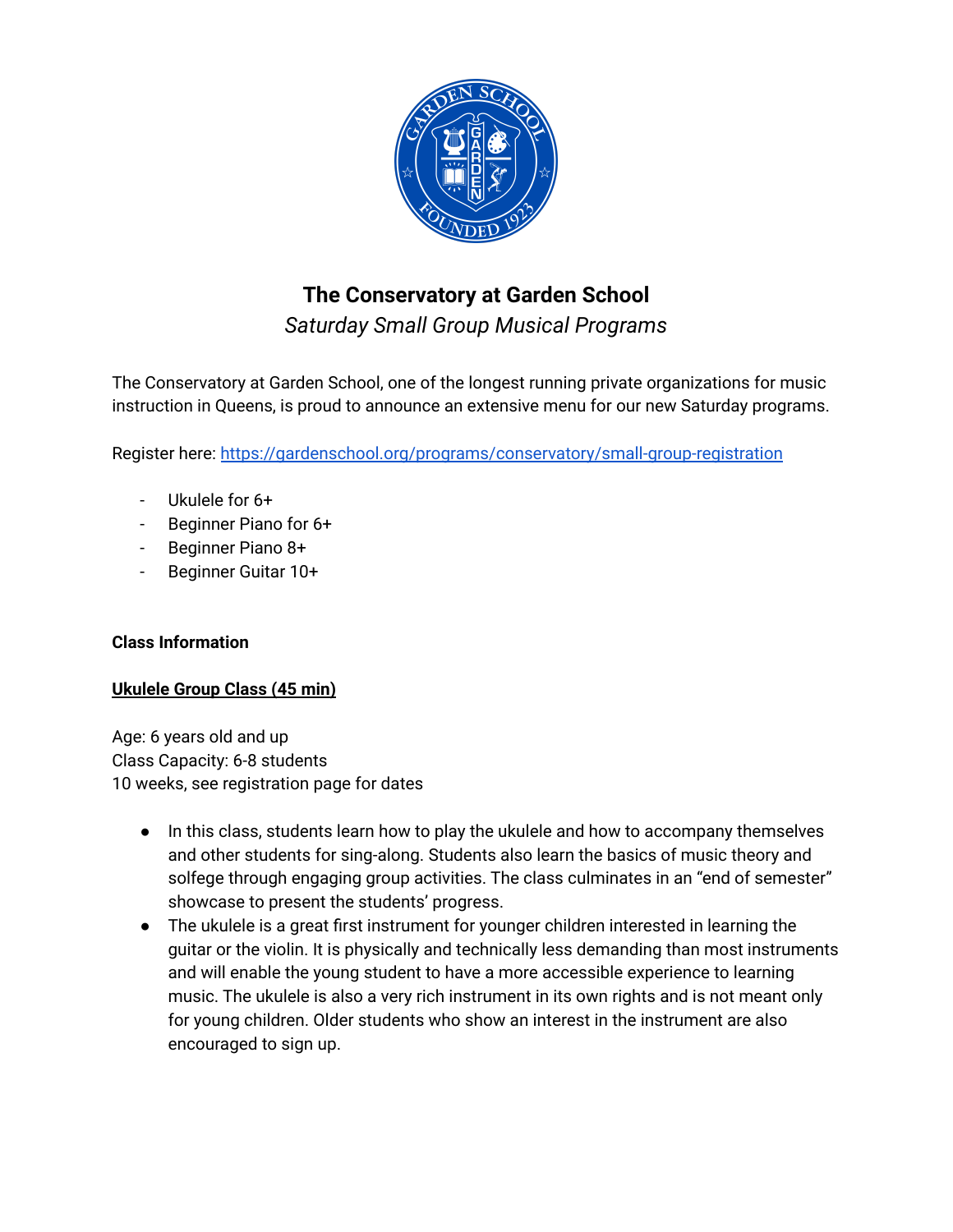## **Piano Class - Beginner Level (45 min)**

Age: 6 years old and up Class Capacity: 6-8 students 10 weeks, see registration page for dates

● In this class, students learn how to play the piano through repertoire and technical studies. Students will also learn the basics of music theory and solfege throughout engaging group activities. The class culminates in an "end of semester" showcase to present the students' progress.

### **Piano Class - Beginner Level (45 min)**

Age: 8 years old and up Class Capacity: 6-8 students 10 weeks, see registration page for dates

● In this class, students learn how to play the piano through repertoire and technical studies. Students will also learn the basics of music theory and solfege throughout engaging group activities. The class culminates in an "end of semester" showcase to present the students' progress.

#### **Guitar Group Class - Beginner Level**

Age: 10+ (*9 year olds may also be considered with permission from the instructor*) Class Capacity: 6-8 students 10 weeks, see registration page for dates

- In this class, students will learn how to play the guitar through learning tunes and technical studies. Students will also learn the basics of music theory and solfege throughout engaging group activities. The class culminates in an "end of semester" showcase to present the students' progress.
- Beginner's class will cover the basics of guitar and is recommended for students who are new to the guitar as well as students who have some experience with the instrument but who may have difficulties playing chords, learning repertoire or who have no experience performing with other musicians